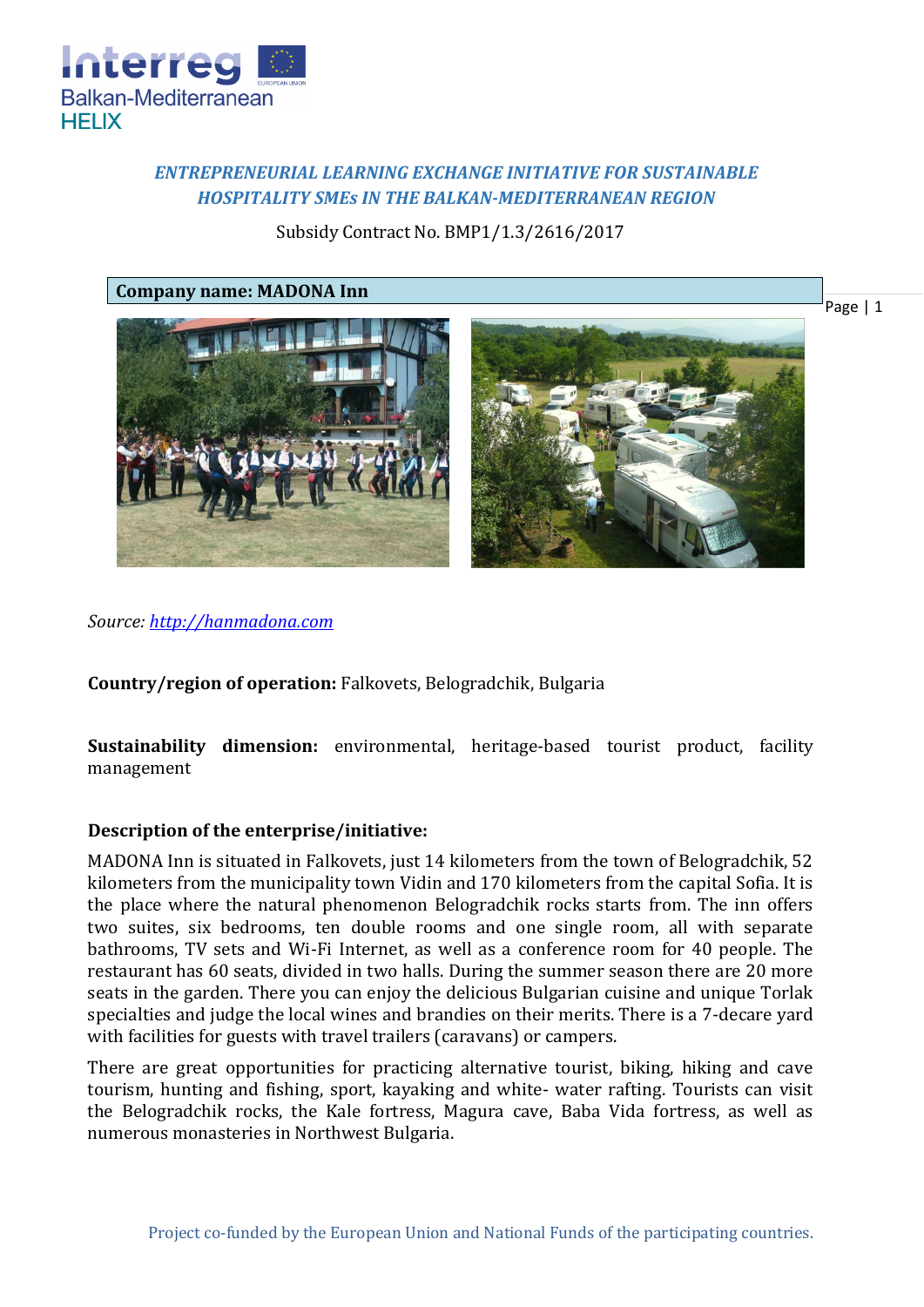

### **Social/ community impact sought:**

Creating a place for accommodation and starting point to the Belogradchik rocks, the Kale fortress, Magura cave, Baba Vida fortress, as well as numerous monasteries in Northwest Bulgaria.

**Stakeholders:** Tourists visiting the northwest Bulgaria

Page | 2

## **Approach applied:**

There is a legend saying that God created that place around Falkovets when he was in a very good mood and made it for his own pleasure. It was a long, long time ago at the times when the Belogradchik fortress was built. One young maiden fell in love with a Torlak from the nearby village. Unfortunately, she was desecrated by the fortress commandant. She couldn't bear the shame. So she climbed up a rock overhanging the river at the end of the village and jumped in the river. At that same moment the rock changed into the form of her beloved-"The Torlak". The cool water embraced her and carried her along the stream. Her heart was praying to God to take her but her long mermaid-like hair got caught on the willow roots at that far end of the village. So the maiden turned into a mermaid. Every night at the deepest and darkest hours she gets out of the waters and silently cries looking at her Torlak lover. The big clear teardrops that run down her beautiful pale face have made a small lake. At daytime we admire the water lilies that the mermaid collects and plaits in her hair, at night the crickets accompany her quiet sighs. That way she reminds us for the pure true love that lives within us all.

Knowing all that, loving the place and the story one family decided to establish MADONA Inn Falkovets as a family business.

## **Innovation applied**:

The innovation applied is in the opportunity for guests with travel trailers (caravans) or campers to use the yard and the facilities of the inn.

## **Social impact and business results achieved:**

The hosts treat every visitor like a friend. Mr. Mladenov knows the region very well. If the stay is longer, he'll show the visitors incredible places. Mrs. Mladenova will fascinate everyone both with delicious dishes and half-forgotten legends and stories. Mr.Mladenov,Jr. knows the history of the town and the region and will impress the ones who visit the inn with curious facts of this and that. That way, the guests of MADONA Inn Falkovets become friends with the hosts and come back. The people who have spent some time in MADONA inn share that visiting this place only once is not enough.

## **Financial situation / sustainability of the business model:**

The sustainability of the business is ensured by facility management, resource-efficiency and heritage conservation. MADONA Inn Falkovets is a family business. The family